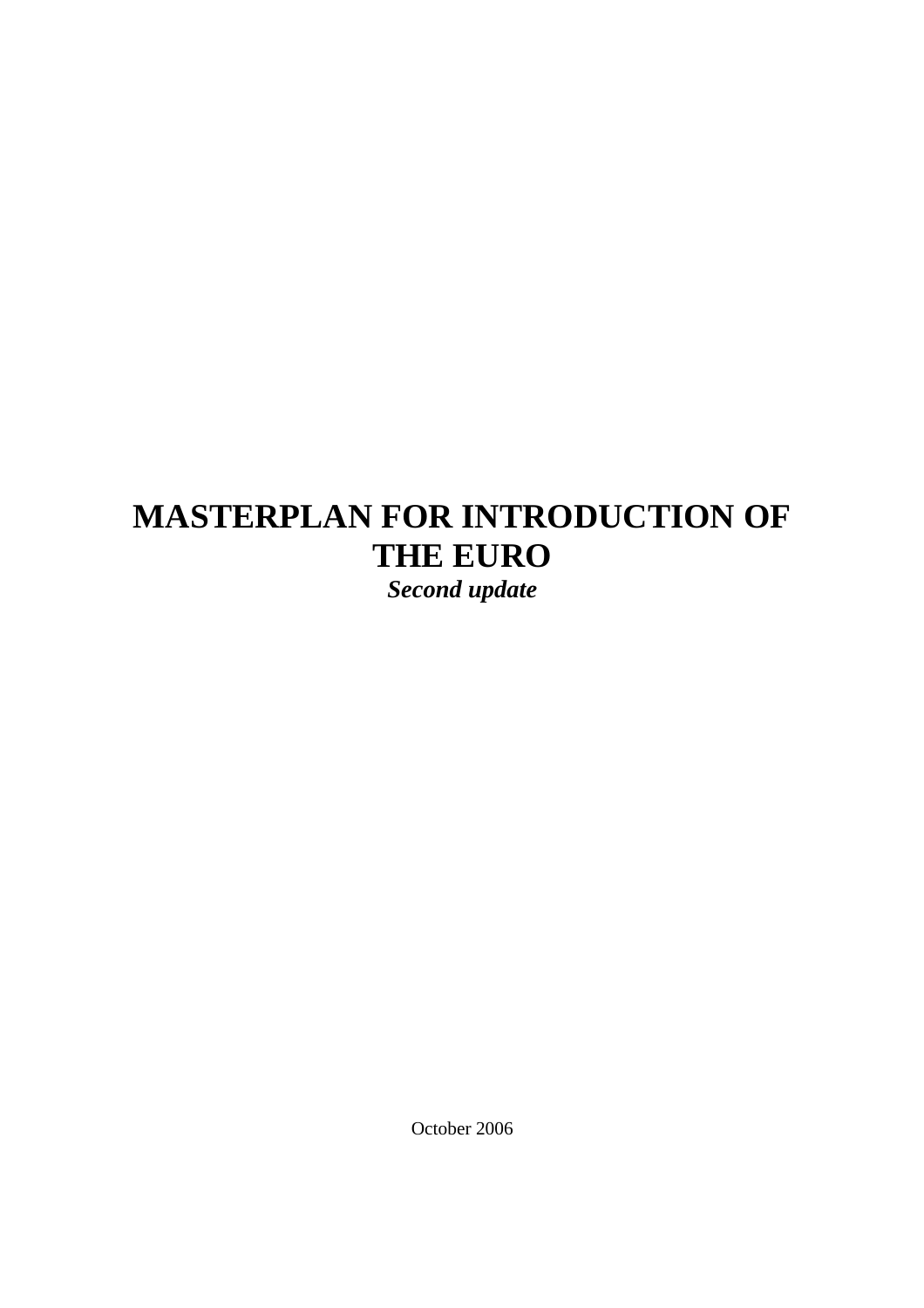# *Contents*

| 1. General section                                                                             | 3              |
|------------------------------------------------------------------------------------------------|----------------|
| 1.1. Public relations                                                                          | $\mathfrak{Z}$ |
| 1.2. Time frame for the adoption of the euro                                                   | $\overline{3}$ |
| 2. Legal framework                                                                             | 4              |
| 2.1. Accounting clarifications                                                                 | 4              |
| 3. Standards of good practice for the introduction of the euro                                 | 6              |
| 3.1. Act on Dual Display of Prices in Tolars and Euros                                         | 6              |
| 4. Preparations by sectors                                                                     | 7              |
| 4.1. Banks                                                                                     | 7              |
| 4.1.1. Opening hours, cheques, money orders                                                    | 8              |
| 4.1.2. Frontloading                                                                            |                |
| 4.2. Public sector                                                                             | 8              |
| 4.2.1. Tax clarifications                                                                      | 8              |
| 4.2.2. Customs declarations                                                                    | 10             |
| 4.2.3. Social transfers                                                                        | 11             |
| 4.3. Capital market                                                                            | 11             |
| 4.3.1. Debt instruments                                                                        | 11             |
| 4.3.2. Stock exchange trade calendar and changes in trading<br>on the Ljubljana Stock Exchange | 11             |
| 4.3.3. Plan of activities of the Central Securities Clearing Corporation                       |                |
| (KDD) during the adoption of the euro                                                          | 13             |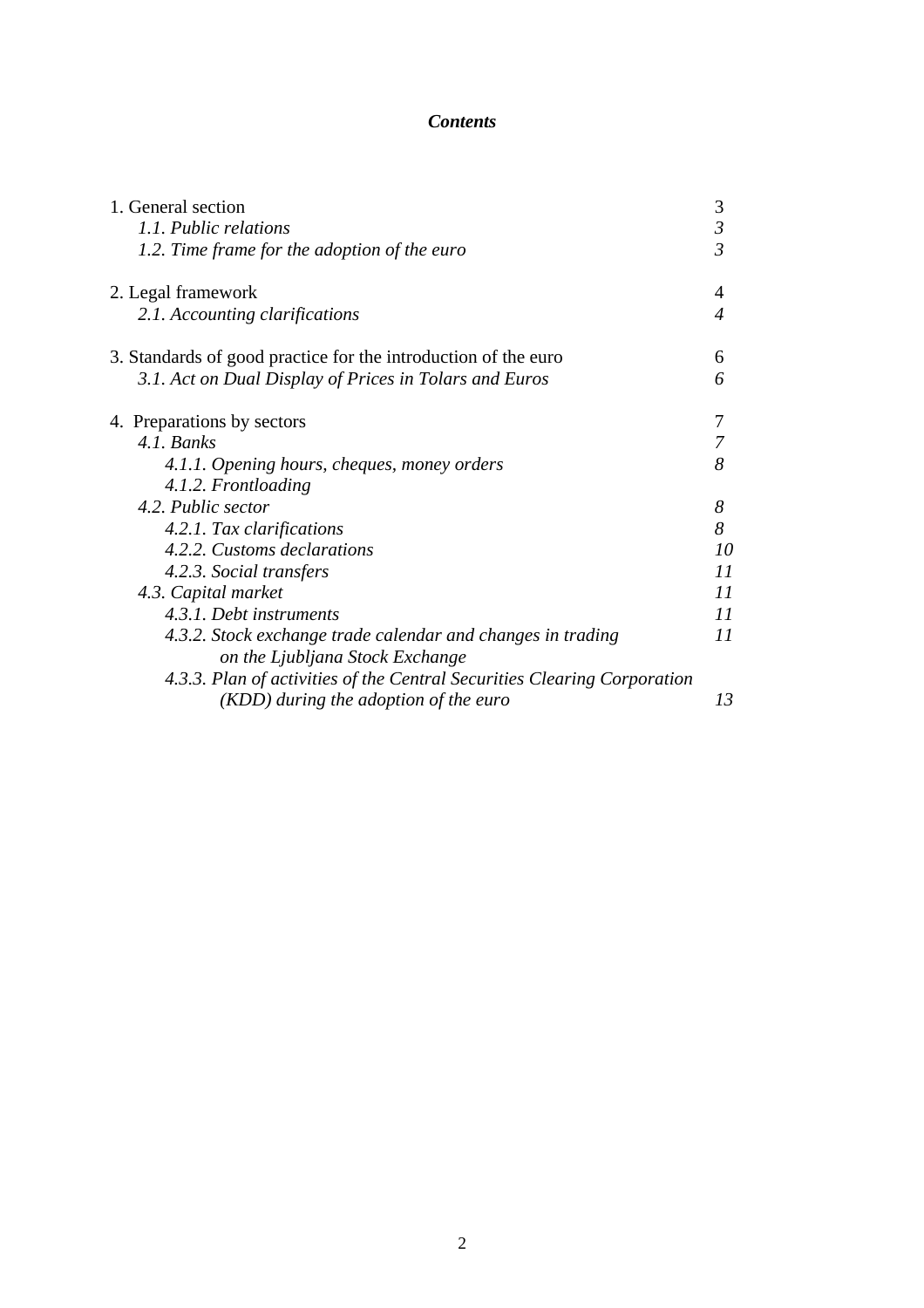## **1. General section**

## *1.1.Public relations*

Two informative publications should be issued by the end of this year (an ECB-BS brochure with miniature calculators in November and a joint publication by the Slovenian Government and the Bank of Slovenia (BS) in mid-December with the latest information before the changeover). A joint Web site has been set up at national level, [www.evro.si,](http://www.evro.si/) the free evrofon 080 2002 telephone line has been set up, lectures are being held in schools, shopping centres are being visited, information is being disseminated at trade fairs, presentations are being given in nursing homes, eurocards have been issued to help citizens ask questions about the euro or order free copies of the publications. In accordance with the agreement reached by the Slovenian Government and the BS, agencies have been selected through public bidding processes to prepare TV and radio commercials, Internet banners and printed advertisements. The advertising and promotional campaign will begin in the last quarter of the year 2006. Public opinion surveys are also being conducted and instructors are being trained to provide as much information as possible to hard-to-reach categories of the population.

## *1.2. Time frame for the adoption of the euro*



\* all dates are defined approximately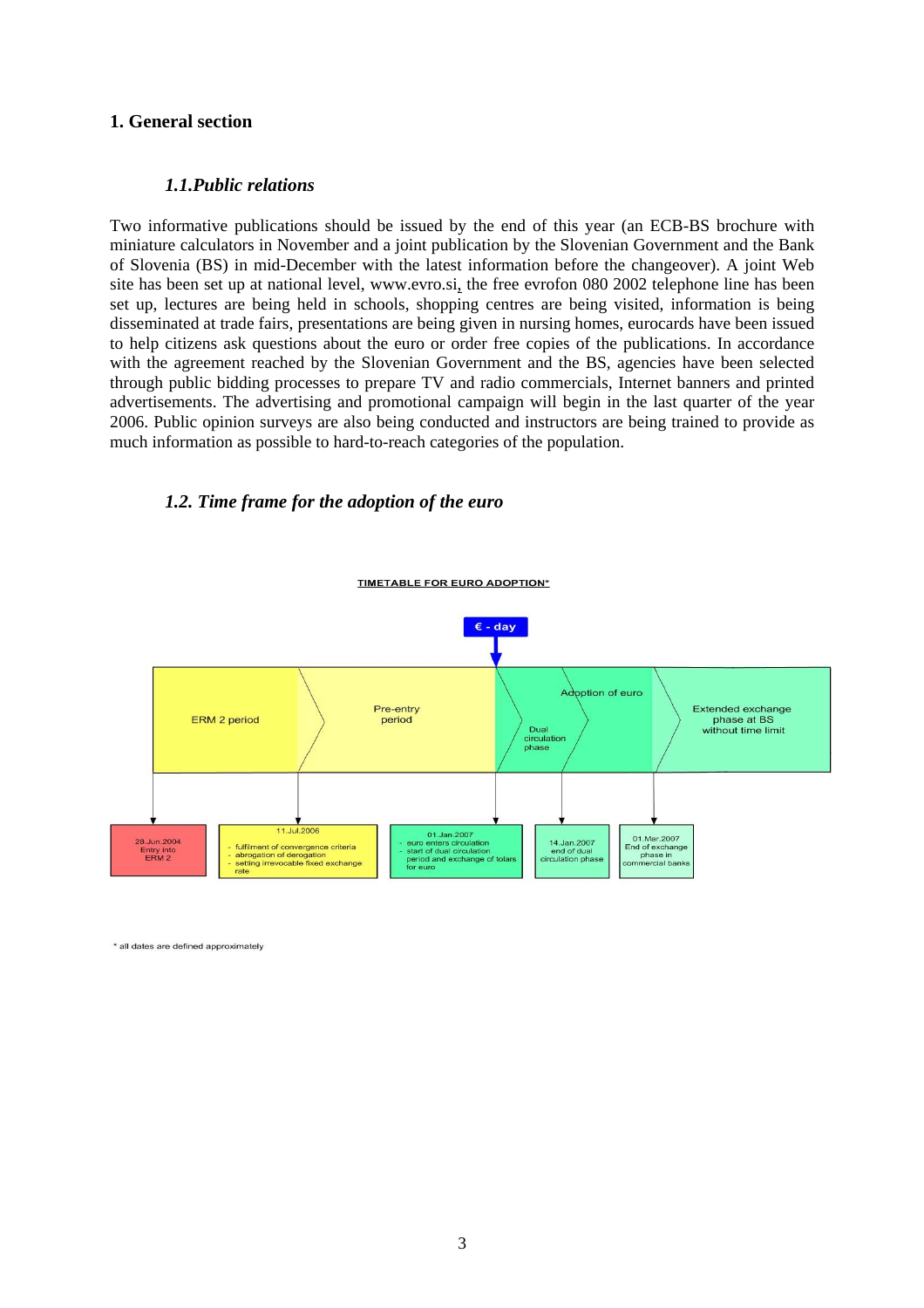# **2. Legal framework**

# *2.1. Accounting clarifications*

With regard to the introduction of the euro, organisations (company, cooperative, association) that keep accounting ledgers and draw up financial statements on the basis of the accountancy assumption of a business event should take into consideration the following basic premises related to accounting issues:

- 1. The tolar will be the Slovenian domestic currency up until and on 31 December 2006. The euro will be the domestic currency as of 1 January 2007.
- 2. Organisations will draw up financial statements for the year 2006 in tolars. This means that organisations whose financial year is equal to the calendar year must complete all accounting activities and draw up the final balance sheet and other financial statements for the year 2006 and write their 2006 annual report in tolars.
- 3. Organisations will issue reports for business purposes and statistical purposes for the year 2006 in tolars.
- 4. Appropriate accounting documents should be drawn up in tolars and included in the financial year 2006 for all business events referring to the period of up until 31 December 2006.
- 5. Organisations will issue invoices and other documents in tolars for business events for the year 2006. This also applies if an invoice or some other document is issued in the year 2007 but refers to business events that took place until 31 December 2006. These invoices will, of course, be paid in euros (the only exceptions are cash payments which during dual circulation period will be possible to make in euros and tolars.) All business events and all the work for the period up to 31 December 2006 (including stock taking) must be calculated in tolars.
- 6. The calculation of wages and salaries and the reimbursement of costs for December 2006 will be done in tolars and will be included in the 2006 annual report. If wages and salaries and the reimbursements of costs for December 2006 are paid out in the year 2007, they will be paid out in euros.
- 7. Organisations will convert opening balances for the year 2007 from tolars to euros using the balance as at 1 January 2007 according to the applicable irrevocably fixed exchange rate.. Organisations will carry out the conversions by individual items of analytical records (buyers, suppliers, fixed assets and other analytical records). Organisations will enter differences resulting from any conversions in a separate account. Upon completion of all conversions, they will recognise other expenses (enclosure – recommended account 757 or other expenses – recommended account 787) for the balance of this account.
- 8. Due to the introduction of the euro, organisations must not revaluate assets, debts and capital, but only convert them from tolars to euros according to the irrevocably fixed exchange rate.
- 9. Companies will convert share capital, shares and equity holdings to euros in the manner and within the time frames specified by Articles 693-698 of the Companies Act (ZGD-1) (Official Gazette of the RS No. 42/2006).
- 10. Financial statements for the year 2007 will be drawn up in euros as the euro will be the Slovenian currency in the year 2007. Comparable figures for the year 2006 (for the entire year or for individual periods, e.g. for the first, second or third quarters of the year 2006) will have to be converted from tolars to euros. The respective applicable BS exchange rate on the last day of the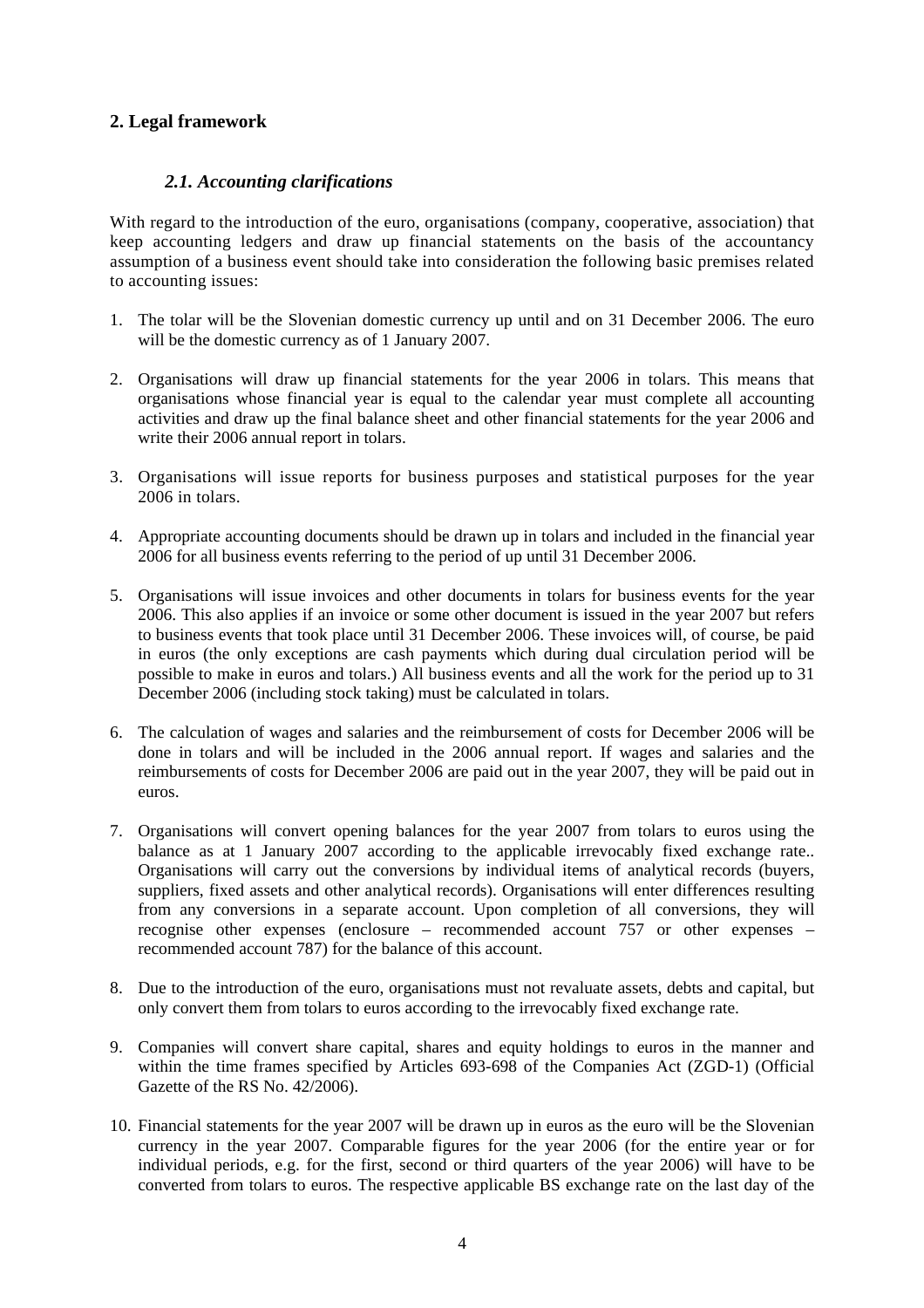comparable period of the year 2006 will be used for converting **all** items in **all** statements for the comparable periods of the year 2006.

- 11. No conversions of financial statements for previous years (i.e. up to the year 2006) need to be done officially. Of course, an organisation may make such conversions for its own purposes and, in so doing, use the corresponding exchange rates for particular years.
- 12. All information in all analytical records and other records for periods up to 31 December 2006 have been prepared in tolars. No conversions are required for them.
- 13. If an organisation establishes that it has made mistakes after the introduction of the euro and the closure of accounts for the year 2006, it will correct them in the manner specified in point 9 of the Introduction to the SRS 2006 – changes in accounting assessments, changes in accounting policies and error correction, or in the manner specified in MRS 8 – accounting policies, changes in accounting assessments and errors.
- 14. The information for the period up to 31 December 2006 is prepared and stored in the currency officially valid for that period – tolars.
- 15. Companies whose financial year is different from their calendar year will have to draw up the annual report for the period that will end after 1 January 2007 in euros, which means that the comparable information for the preceding period should also be reported in euros (conversion at the official rate of conversion of the Bank of Slovenia on the day of reporting).
- 16. The Bank of Slovenia has adopted a decision under which the exchange rate of the Bank of Slovenia on 31 December 2006 will be equal to the irrevocably fixed exchange rate.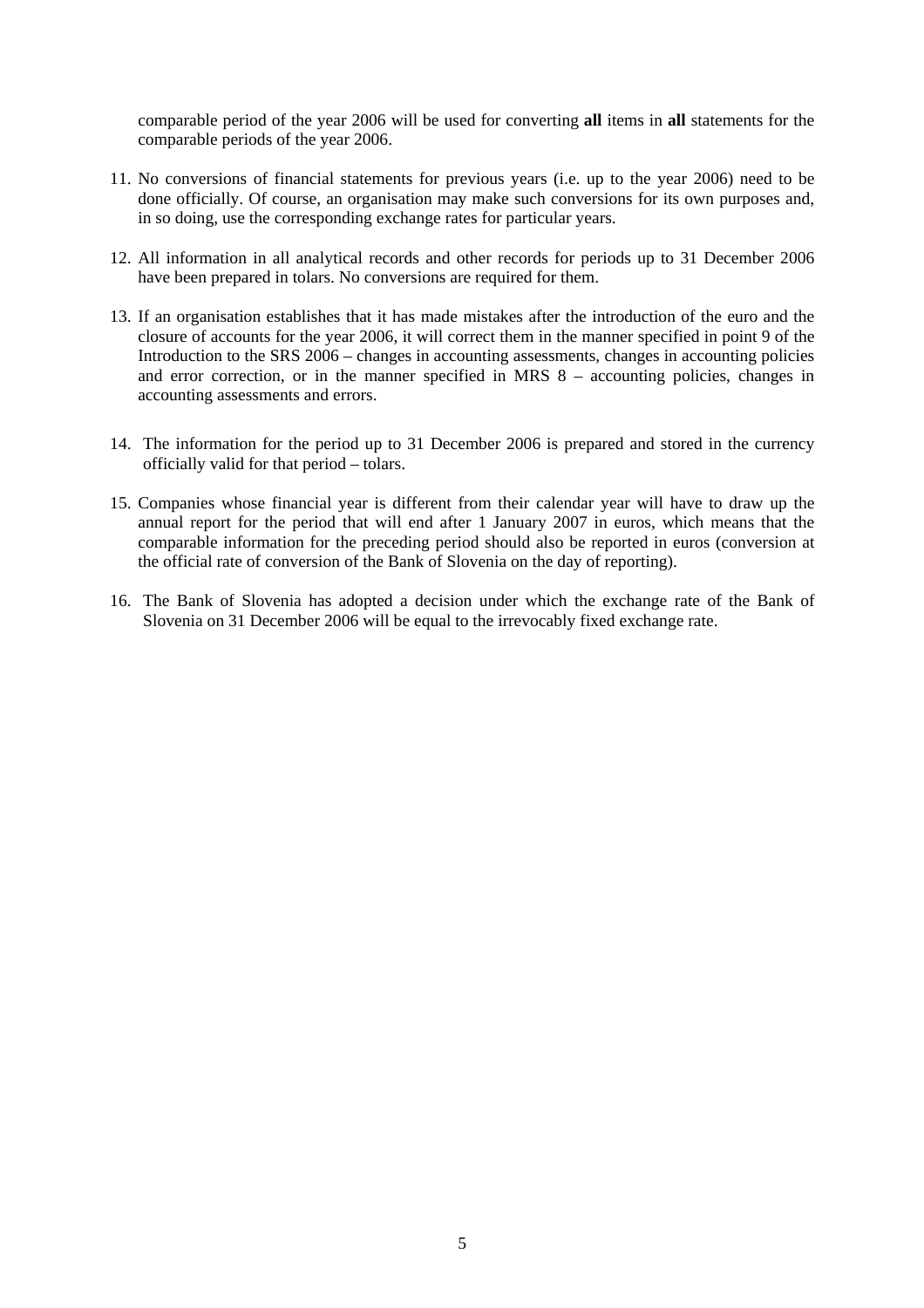# **3. Standards of good practice for the introduction of the euro**

## *3.1. Act on Dual Display of Prices in Tolars and Euros*

As of 1 January 2007, the euro will become the leading currency in the dual display of prices. This entails a technical change in the basis for converting prices. Until 31 December 2006, the basis will be tolar prices as leading prices, which must be divided by the conversion rate of  $\epsilon$  = SIT 239.64 to convert them to euro prices. Payment for them is made in tolars. The result of the division should be rounded off in accordance with the rules for rounding prices off to two decimal points to the nearest cent. After 1 January 2007, the basis will be euro prices as leading prices, which will have to be multiplied by the rate of conversion of  $\epsilon$  = SIT 239.64 to convert them to tolar prices. Payment for them will be made in euros. When doing such multiplication, it is no longer possible to take into account the decimal points which were dropped during the conversion of tolar leading prices in accordance with the rounding-off rules.

For this reason, minor differences will result from the conversion in the opposite direction after 1 January 2007 compared to the procedure applicable until 31 December 2006.

| <b>Item</b>    | <b>Prices in euros</b> | <b>Prices in SIT</b>           |                             |                             |  |
|----------------|------------------------|--------------------------------|-----------------------------|-----------------------------|--|
|                |                        | <b>Until</b><br>31 Dec<br>2006 | <b>After</b><br>Jan<br>2007 | <b>Difference</b><br>in SIT |  |
|                |                        | (leading price)                |                             |                             |  |
| <b>MILK</b>    | 0.66                   | 159.00                         | 158.16                      | $-0.84$                     |  |
| <b>BANANAS</b> | 0.83                   | 199.00                         | 198.90                      | $-0.10$                     |  |
| <b>SUGAR</b>   | 0.83                   | 199.00                         | 198.90                      | $-0.10$                     |  |
| <b>SALT</b>    | 0.29                   | 69.00                          | 69.50                       | $+0.50$                     |  |
| <b>EGGS</b>    | 1.25                   | 299.00                         | 299.55                      | $+0.55$                     |  |
| <b>FLOUR</b>   | 0.37                   | 89.00                          | 88.67                       | $-0.33$                     |  |

It would be pointless and contrary to the intent of the Dual Display of Prices in Tolars and Euros Act if just because of the change in the leading price companies had to adjust tolar prices on 1 January 2007 even though there were no changes in prices in euros. After 1 January 2007, euro prices will be important for business and consumers, while the conversion of these prices to tolar prices will effectively only help provide price-value orientation during the transition period. Companies therefore will not have to adjust the conversions of prices and price tags which they will have had carried out, in accordance with the provisions of the law, by 31 December 2006. For new products or services, whose sale will begin after 1 January 2007, they will, of course, have to take into account the fact that the conversion will be done on the basis of euro prices as leading prices. Inspectors will take this change in procedure into consideration when determining whether the rules of the Dual Display of Prices in Tolars and Euros Act are observed in accordance with the law. Consumers must be aware that, consequently, if products are offered for sale in different periods (before 31 December 2006 or after 1 January 2007) at the same euro prices, there may be minor differences between their tolar equivalents. Differences of this type will not constitute a calculation error. After 1 January 2007, leading prices will be in euros, and consumers must pay all their attention to those prices.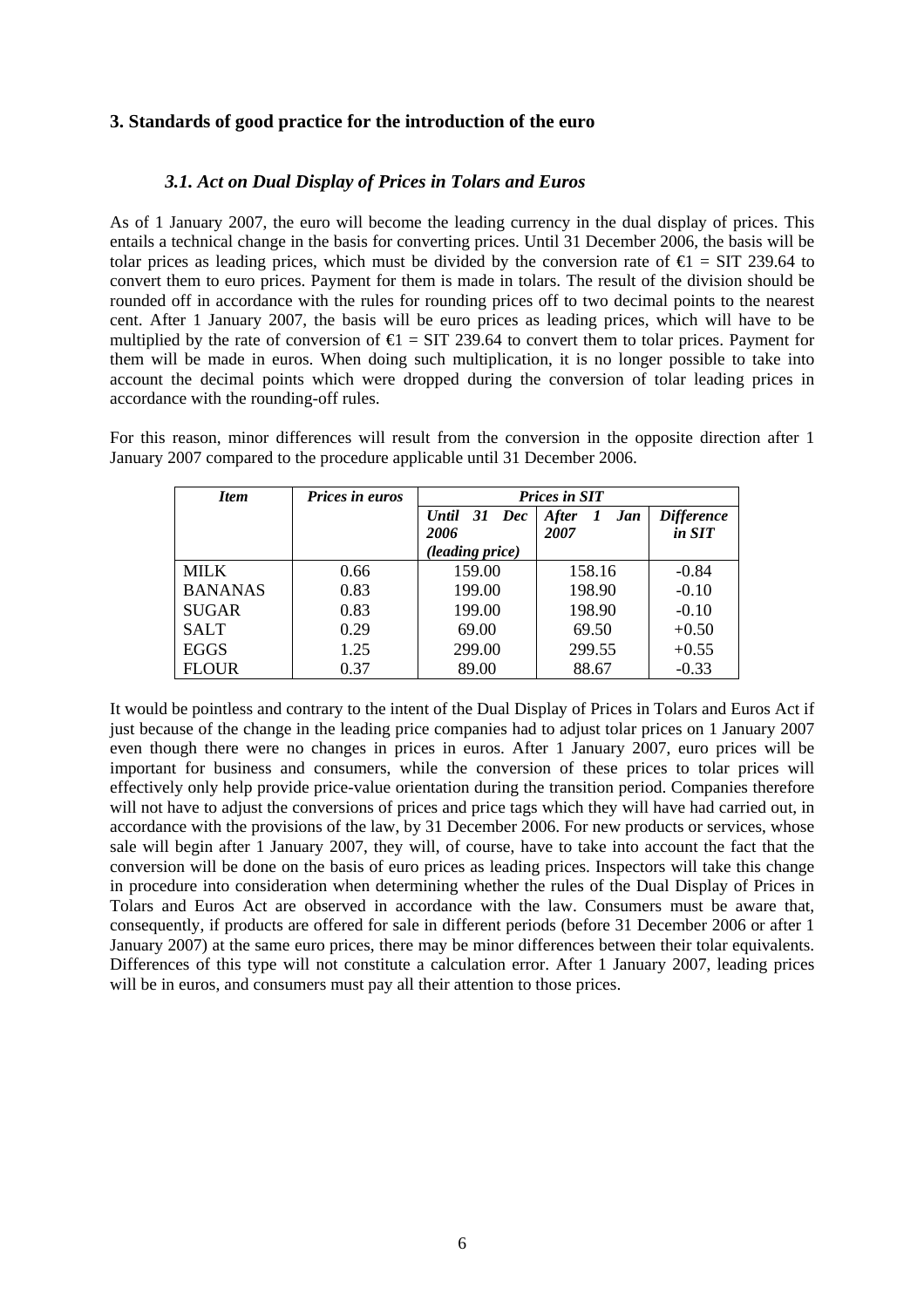# **4. Sectoral Preparations**

# *4.1. Banks*

## *4.1.1. Opening hours, cheques, money orders*

#### **Working time of banks on 1 and 2 January**

The banks which are members of the Association of Banks of Slovenia have agreed to keep open duty branch offices in 42 selected locations in Slovenia. In these selected duty branch offices banks will only provide citizens with the service of physical cash conversion – namely tolars to euros and/or euros to tolars. Banks will not provide any other transactions that include the use of funds in bank accounts.

It will be possible to exchange cash up to the amount of EUR 1,500, or SIT 359,460, without prior notice free of charge. Cash replacement above this amount will be free of charge only with prior notice; otherwise, the bank will have the right to charge the cost of conversion accordingly to its tariffs.

Banks have agreed, mainly due to security considerations, to publicise specific information about the addresses of the branch offices and the opening time in November, which still leaves enough time for providing adequate information to the public.

#### **Tolar cheque encashment**

Bank will cash cheques in tolars issued by 31 December 2006 in the usual manner until 15 January 2007. After this date, it will still be possible to cash tolar cheques, although in accordance with a special procedure for which the bank has a specific rate in line with its business policy.

It will no longer be possible to issue tolar cheques after 31 December 2006.

#### **Use of special money orders**

Banks have designed a new special money order form (PP02) that will be applicable starting 1 January 2007. The standard and instructions have been published on the Web site of the Association of Banks of Slovenia: [www.zbs-giz.si](http://www.zbs-giz.si/).

Banks will reject old tolar special money orders (PP01) without euro amounts printed over them and/or received after 1 February 2007.

#### **Operation of ATMs and POS terminals**

ATMs will be shut down at 9 pm on 31 December 2006 in order to adjust them to cash dispense in euro. After midnight, ATMs will be gradually switched on, and the final deadline for switching all ATMs is midnight 1 January 2007.

The use of cards at POS terminals during the changeover to the euro, will be restricted, interrupted or discontinued between 11 pm and 1 am in the night from 31 December 2006 to 1 January 2007.

Members of the Association of Banks of Slovenia are making arrangements for the mode of communication at the time of the changeover to the euro.

To that end, they have appointed contact persons for members, process centres (Bankart) and the Association.

Members have also agreed on the method of keeping the public up to date at the time of the changeover to the euro.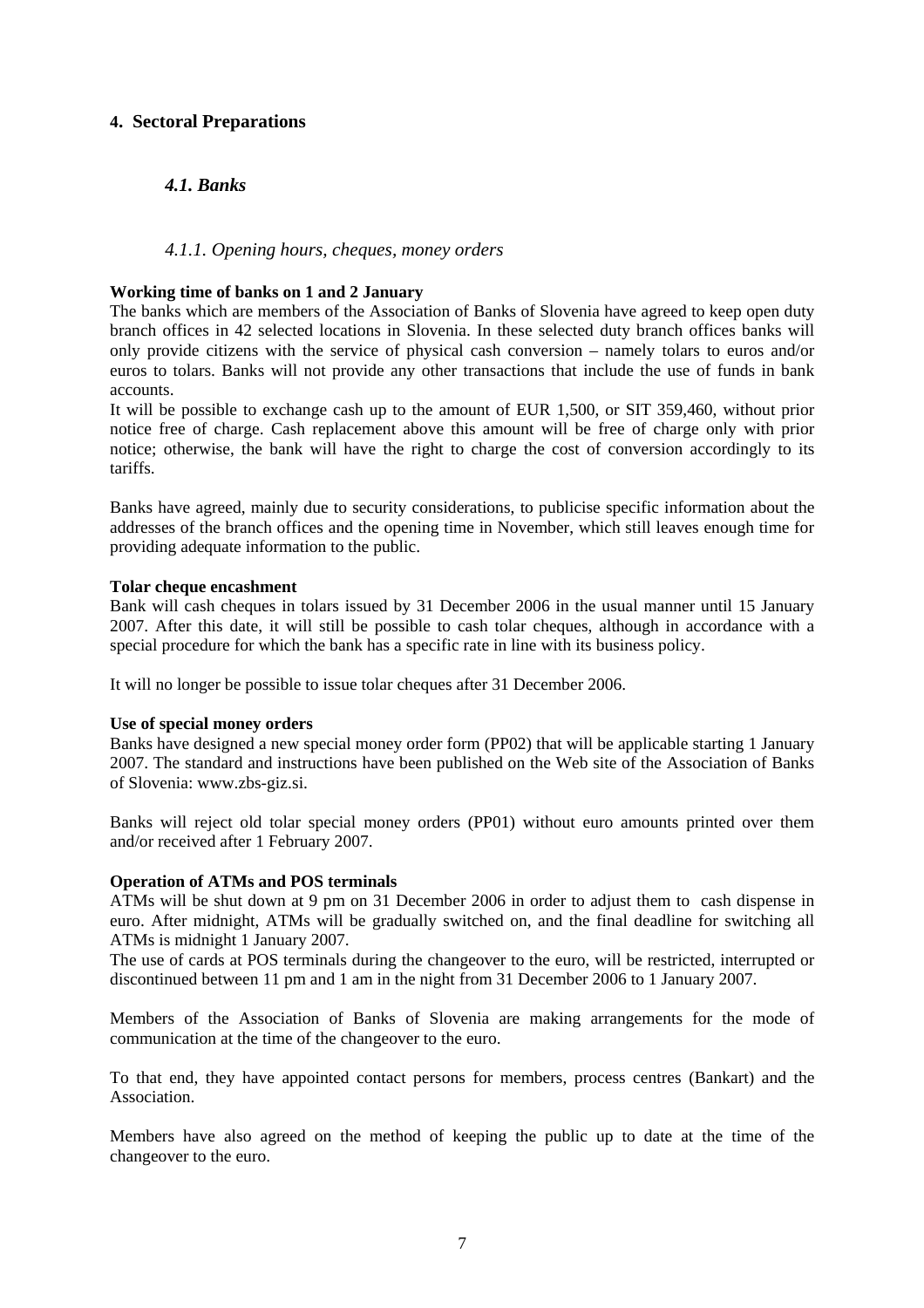Public notifications concerning the implementation of scheduled activities will be designed and disseminated from a single communication point for events at national level, while notifications that will concern a single bank only will be prepared and disseminated from the address of that bank.

# *4.1.2. Frontloading*

Eurocash requirements had increased by September 2006. The new quantities intended for frontloading are presented in the updated table.

|               | <b>EURO COINS</b>  |                |                       | <b>EURO BANKNOTES</b> |              |                  |
|---------------|--------------------|----------------|-----------------------|-----------------------|--------------|------------------|
|               | <b>Procurement</b> | Frontloading   | Sub                   | Procurement           | Frontloading | Sub              |
|               | of euro coins      | of euro coins  | frontloading          | of<br>euro            | of<br>euro   | frontloading of  |
|               |                    |                | of euro coins         | <b>banknotes</b>      | banknotes    | euro             |
|               |                    |                |                       |                       |              | <b>banknotes</b> |
| <b>Number</b> | 296 million        | 236 million    |                       | 94.5 million          | 42.3 million |                  |
| Weight        | $1.465$ tonnes     | $1.152$ tonnes |                       | 73 tonnes             | 32.4 tonnes  |                  |
| <b>Start</b>  | beginning<br>of    | mid-           | beginning<br>$\sigma$ | mid-November          | mid-December | mid-December     |
|               | September          | September      | December              | 2006                  | 2006         | 2006             |
|               | 2006               | 2006           | 2006                  |                       |              |                  |

# *4.2. Public sector*

# *4.2.1. Tax clarifications*

In accordance with the proposed new tax legislation that will be passed already in 2006, the ladders, thresholds, fines and other monetary amounts will be defined in euros. In other tax regulations, where tolar amounts are still listed, such amounts will be converted at the rate of conversion and rounded off to two decimal points (unless some other type of rounding off is specified under a particular tax regulation).

A separate implementing regulation will be issued in the taxation area in connection with the changeover to the euro on the basis of the umbrella act governing the introduction of the euro, and it will define the currency in which after the introduction of the euro tax payers will submit tax statements and tax declarations for the tax periods before the introduction of the euro.

In accordance with the preliminary plan, tax payers will present *the information in tax statements and tax declarations* that refer to the tax period before the introduction of the euro and which are filed with a tax authority after the introduction of the euro in tolars, while the final amount of tax will have to be in euros, where the amount due will be converted to euros at the irrevocably fixed exchange rate.

Taxpayers will present *withholding tax statements and social security contribution statements* which taxpayers file with a tax authority for the disbursement of incomes after the introduction of the euro in euros and will pay their taxes in euros even if the disbursement refers to the period before the introduction of the euro.

A tax authority that issues a *decision on the assessment of tax or a decision on the refund of overpaid tax* after the date of the introduction of the euro, with such a decision referring to the tax period before the introduction of the euro, will issue the decision in tolars and euros and will convert the amount due to euros at the irrevocably fixed rate.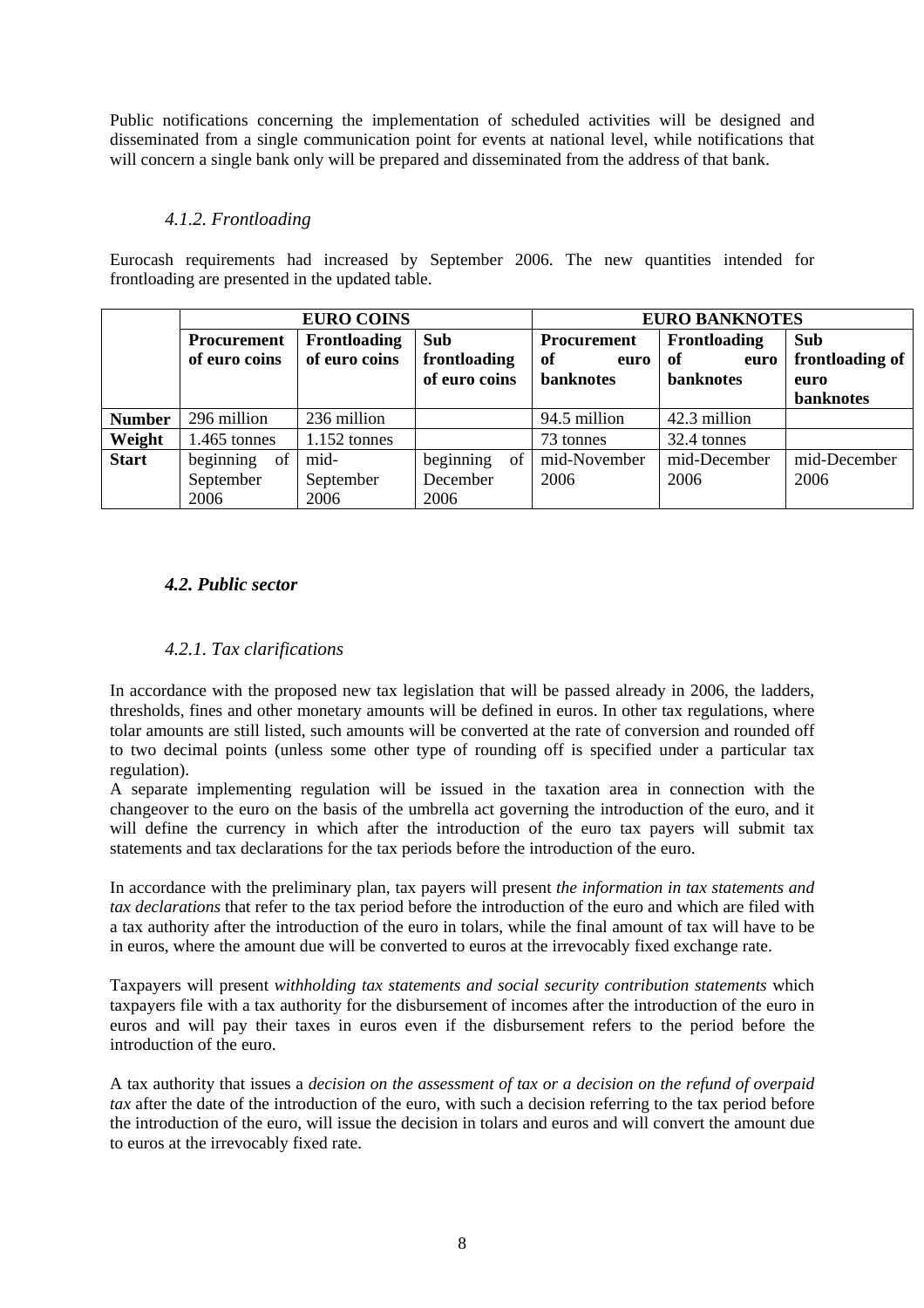Taxpayers will have to *pay* all taxes due after the date of the introduction of the euro in euros, except in the period of dual circulation, during which they may pay their taxes in either euros or tolars.

*Court and administrative stamps* will remain in use even after the introduction of the euro. Pursuant to Article 9 of the Administrative Fees Act (Official Gazette of the RS No. 114/05 – official consolidated version) and Article 6, paragraph 4, of the Court Fees Act (Official Gazette of the RS No. 20/04 – official consolidated version), the minister responsible for finances, by arrangement with the minister responsible for the judiciary and the minister responsible for public administration, has issued the new Rules Governing the Issuing and Use of Administrative and Court Stamps (Official Gazette of the RS No. 101/06). Stamps will be issued in the following denominations: 1, 2, 5, 10, 20 and 50 cents and 1, 2, 5, 10 and 20 euros. The Public Payments Administration will be replacing tolar stamps with euro stamps until 28 February 2007.

The Act Amending the Administrative Fees Act, which is expected to be passed this year, will determine the amount of the administrative fee in euros.

#### *Calculation and payment of taxes*

With regard to reports filed with the tax administration, the reporting unit will change with the introduction of the euro. Taxpayers filled out statements, declarations and other reports in tolars in whole numbers. After the introduction of the euro, they will fill out statements and declarations in euros and cents to two decimal points.

In accordance with the Introduction of the Euro Act, taxpayers will file reports with the tax administration in tolars for periods before the introduction of the euro, and the tax administration will convert these amounts to euros at the applicable irrevocably fixed exchange rate. The only exception is withholding tax statements and social security statements, where the obligation exists at the time income is paid out, and the amounts will be reported in euros even though they refer to the period before the introduction of the euro.

Taxpayers will present changes and annexes to presented forms in the original currency, and the tax administration will convert the amounts to euros at the irrevocably fixed exchange rate and by observing the rounding off rules. Any additional amounts due or surpluses will be calculated in euros.

Financial obligations for periods before the introduction of the euro will be determined through control procedures in tolars and converted to euros at the applicable irrevocably fixed exchange rate and by observing the rounding off rules. Tax prepayment amounts which were paid in euros and which reduce tax obligations for periods before the introduction of the euro will be converted to tolars and deducted from the tax obligation in tolars.

For decisions already issued on tax deferrals or on the payment of tax in instalments, the tax administration will automatically convert the amounts falling due after 1 January 2007 to euros at the applicable irrevocably fixed exchange rate and by observing the rounding-off rules. In new decisions on deferrals or instalment payments, the tax administration will be calculating the amounts in both tolars and euros until the introduction of the euro. The applicable irrevocably fixed exchange rate will be used for the conversion.

Decisions issued in tax payment enforcement proceedings will be implemented for a longer period of time. In accordance with the Introduction of the Euro Act, after the introduction of the euro, disbursement agencies and payment institutions will have to convert tolar amounts to euros at the applicable irrevocably fixed exchange rate and by observing the rounding-off rules. The tax administration will not reissue decisions on tolar payment enforcements which have already been issued.

The records in tax bookkeeping will be closed in tolars on 31 December 2006. All the open items will be converted to euros at the applicable irrevocably fixed exchange rate and rounded off in accordance with regulations and transferred as the opening balance on 1 January 2007.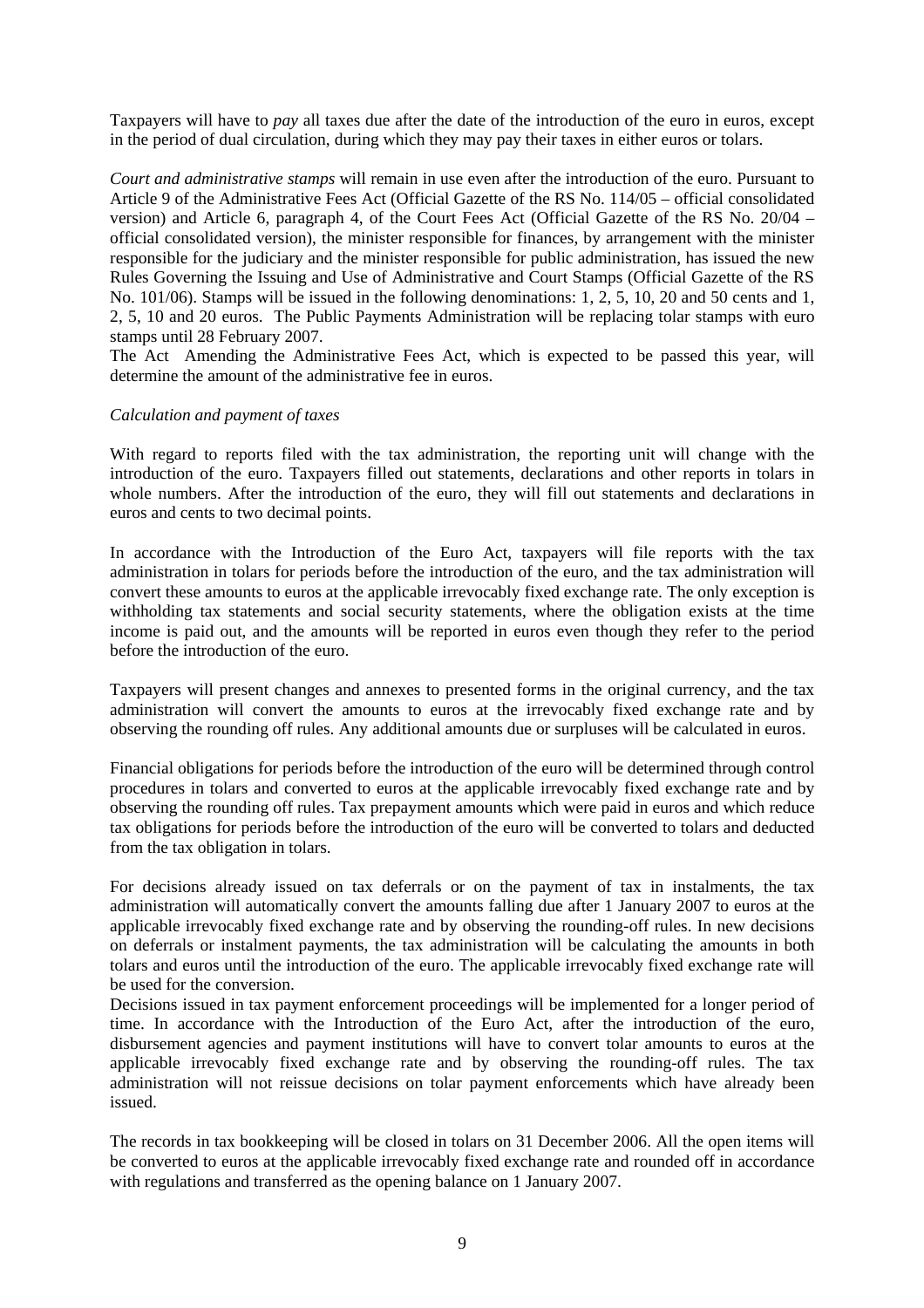In all applicable tax regulations where amounts in foreign currencies are converted by using the exchange rate of the Bank of Slovenia, the reference exchange rate of the European Central Bank, which will also be published by the Bank of Slovenia, will be used instead of this rate after 1 January 2007.

*Specific information concerning the calculation and payment of import duties and excise and environmental duties* 

As of the day of the introduction of the euro, the customs and tax base in administrative documents (customs declarations, statements, decisions) must be expressed in euros and cents, taking into account two decimal points.

The method of calculating import duties and tariff classification of goods will not change with the introduction of the euro.

Whenever elements for determining the value of goods for customs purposes are expressed in a foreign currency, the rate list of the Bank of Slovenia will be used for converting amounts to the domestic currency in the process of establishing the value of goods for customs purposes. After the adoption of the euro, the Bank of Slovenia will continue to publish a daily list of currency exchange rates, which will be taken over from the European Central Bank. The published exchange rate of the Bank of Slovenia will be, equal to the reference rate of the European Central Bank.

The exchange rate lists used in customs procedures will be published on the Web site of the Customs Administration of the Republic of Slovenia.

## *4.2.2. Customs declarations*

No major changes are expected in filling out the fields of the customs declaration because of the introduction of the euro except for the principle that all amounts in the fields of the declarations submitted after 1 January 2007 should be entered in euros and cents to exactly two decimal points. Due to this change, the Rules governing the filling out of the single administrative document and the computer exchange of data and other forms used in customs procedures will be amended before the end of the year 2006. There are a few special considerations only with regard to the filing of incomplete or supplementary declarations if the procedure is begun before the date of the introduction of the euro and concluded with a supplementary declaration after that date.

After 1 January 2007, persons liable to pay customs duty will settle all non-cash debts to the Customs Administration of the RS in euros. Two months before the introduction of the euro, amounts will be stated in both tolars and euros in special money orders enclosed with the notifications of the calculated debt issued by the General Customs Office. The amount in euros will be stated on the right side in the "purpose" field .

All debts of the Customs Administration of the RS to persons liable to pay customs duties arising from overpaid duties will be paid in euros after 1 January 2007 irrespective of when such debts were incurred.

It will be possible to settle debts in the form of cash payments at cash registers at border crossings, in branches in the interior of the country and when fines are imposed in the location of the offence, in tolar cash between 1 and 14 January 2007, while the difference between the cash received and the debt will be refunded in euros.

Details concerning the filling out of customs declarations, the validity of insurance instruments and their conversions are available on the Web portal of the Customs Administration of the RS.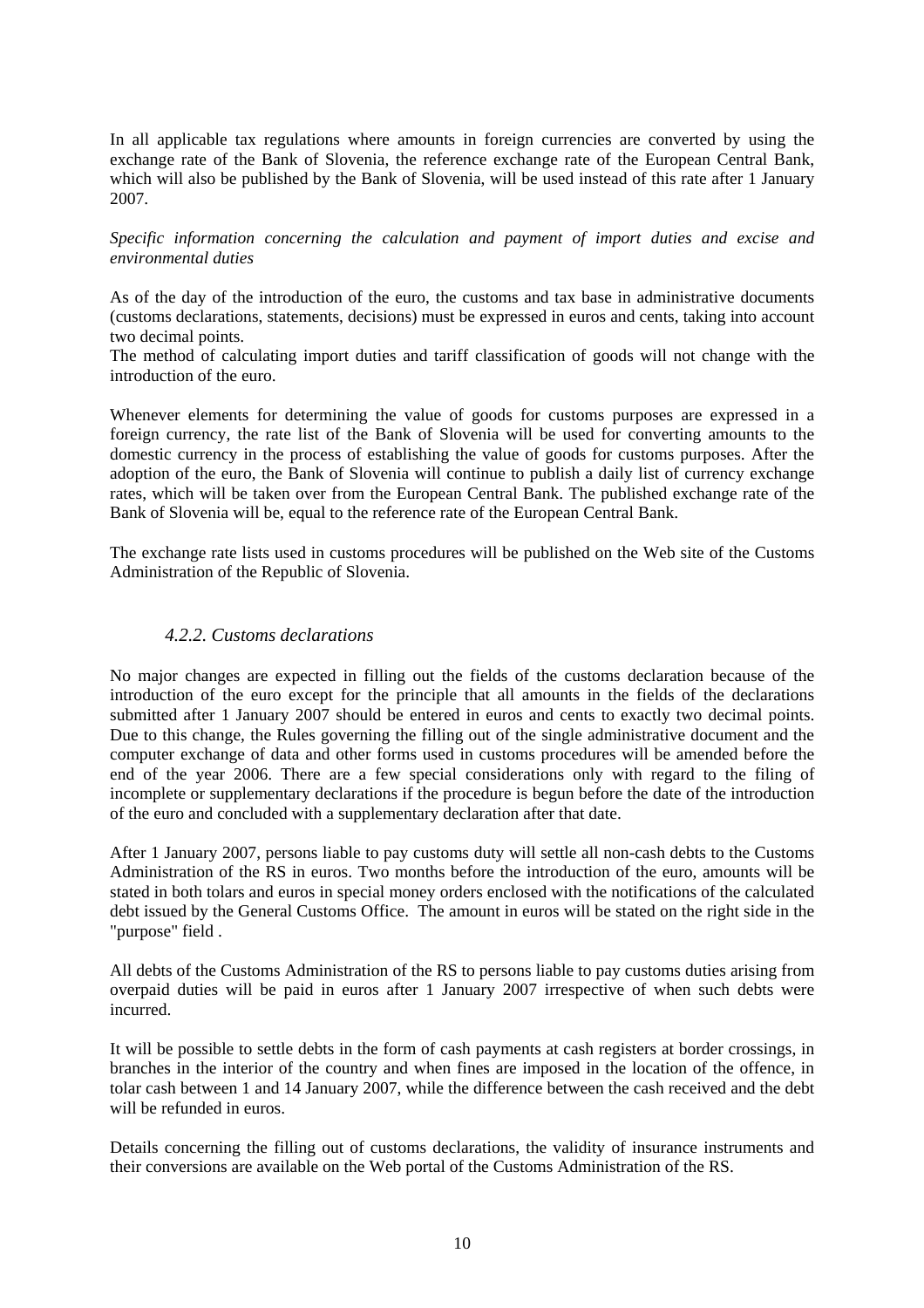## *4.2.3. Social transfers*

The structure of data and databases for social transfers has changed due to the adoption of the euro.

All data in active databases will be kept in the currency in which an entitlement was recognised, and after 1 January 2007, after the introduction of the euro, it will be kept in euros only. In resolutions issued by the Ministry of Labour, Family and Social Affairs, after the introduction of the euro, amounts will be rounded off in euros and cents in the manner laid down by the Council Regulation and the Introduction of the Euro Act. All resolutions concerning all entitlements shall have the same concepts with respect to registration, entry in the system, the reaching of decisions and the processing of amounts in the system.

- It is important that all decisions after 1 January 2007 will be written in euros (all amounts).
- All payment statements will remain in tolars until 31 December 2006 irrespective of the time of the statement (requests, payment lists, statistics in which amounts will be stated explicitly), and will be in euros after 1 January 2007.

In calculations incomes will be taken into account in the currency in which an income was paid out and will be converted to euros, which will be stated in the decision. The social security entitlement forms will also be adjusted to this.

## *4.3. Capital market*

## *4.3.1. Debt instruments*

The book-entry state budget securities that will require redenomination are:

#### **Fixed**

The following tolar bonds with a fixed interest rate will be in force on 31 December 2006: RS44, RS52, RS54, RS55, RS56, RS57, RS58, RS59, RS60, RS61 and RS62.

#### **Indexed**

Three such bonds, RS46, RS47 and RS15U, will be in force on 31 December 2006. The RS10 bond was repaid early.

#### **Variable**

Most of these bonds will have been repaid by the date of the introduction of the euro, but three bonds with a variable interest rate, RS21, RS31 and RS39, will still remain unpaid on 31 December 2006.

### **Euro-nominated**

The following euro-denominated bonds with a fixed interest rate will be in force on 31 December 2006: RS18, RS23, RS26, RS29, RS32, RS33, RS38, RS48, RS49, RS50 and RS53.

#### *4.3.2. Trade calendar and changes in trading on the Ljubljana Stock Exchange*

The Ljubljana Stock Exchange has adopted a decision, on the basis of proposal for the suspension of trading at the end of the year 2006 received from the Association of Members of the Securities Exchange and KDD, according to which trading through BTS will be suspended in all segments of the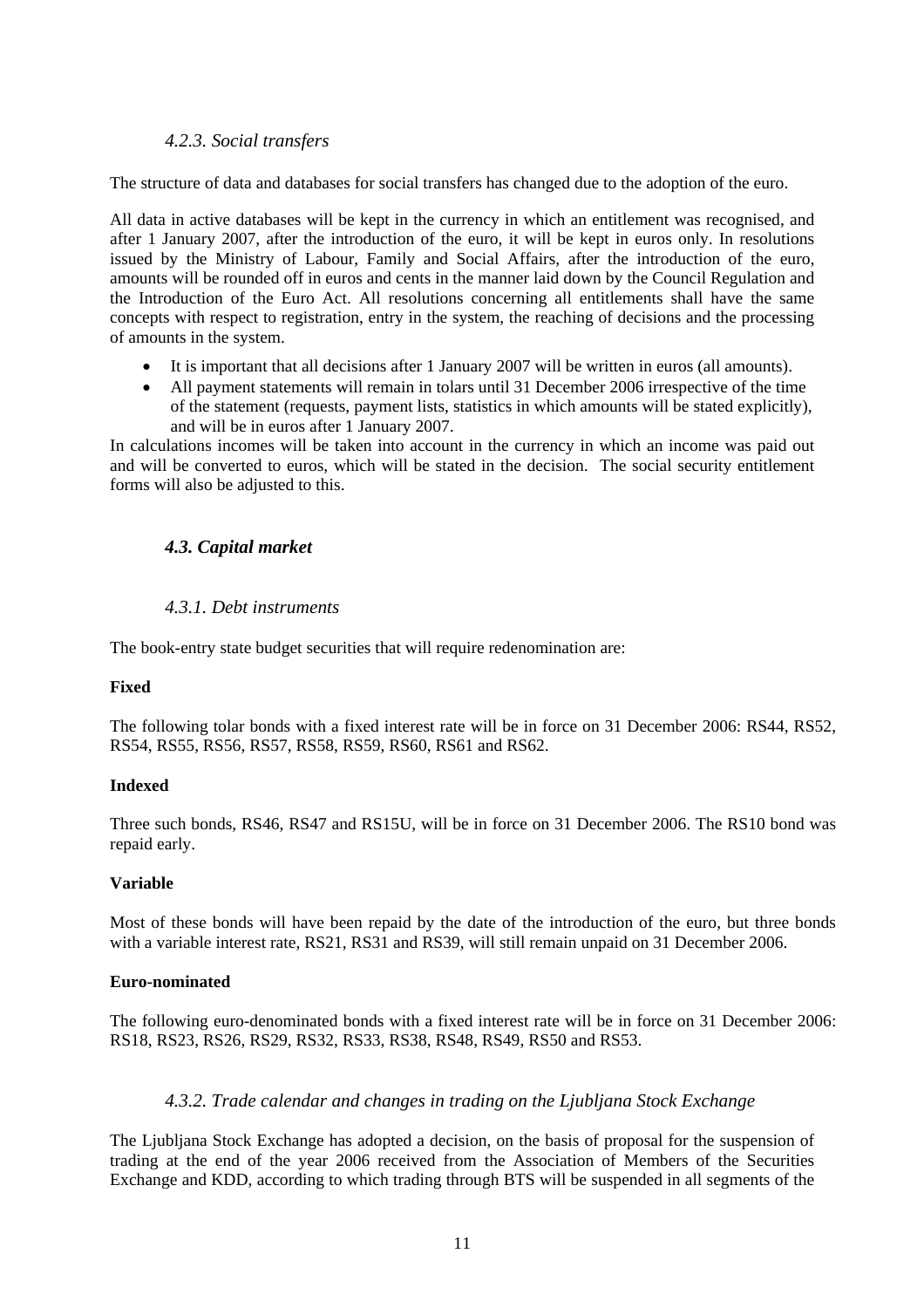organised market and in the TUVL segment on 28 and 29 December 2006. The suspension of trading on these two days will allow all members of the Exchange and KDD to make an efficient and safe transition to the euro.

The last trading day in the year 2006 will thus be 27 December 2006, when trading will proceed according to the regular schedule, from 9.30 am to 1 pm.

In the BTS trading system, all orders on 27 December 2006 will be eliminated after the closure of trading. It will be possible for all members of the Exchange to enter new orders in euros as from 7 am on 3 January 2007. On that day, trading will proceed according to the regular schedule, from 9.30 am to 1 pm.

On the last trading day this year, 27 December 2006, the Exchange will additionally include the last official average price for all securities in the price list. As of the first trading day in the year 2007, 3 January 2007, the Stock Exchange will prepare price lists in euros. In order to ensure the dual display of prices in accordance with the Dual Display of Prices in Tolars and Euros Act, the Stock Exchange will publish price lists in tolars from 3 January 2007 to 30 June 2007 at the applicable irrevocably fixed exchange rate on its Web site in the same way as the price is now published in euros.

The Stock Exchange adjusted all share indices during its regular half-year audit, so that all share indices will be calculated in euros starting from 1 October 2006.

In accordance with the adopted Instructions for converting corporate bond amortisation schedules to euros, the Stock Exchange will publish all adjusted amortisation schedules on its Web site probably by the end of September. Due to the recalculation of bond amortisation schedules, there will be no change in the trading code and there will be no need for an additional suspension of bond trading.

The following will apply with regard to changes in the nominal amounts of the shares and share capital of issuers whose shares are included in the organised market:

- $\triangleright$  If this year an issuer adopts a decision on converting shares to non-par-value shares in the ratio of 1 nominal share in SIT to 1 non-par-value share or if an issuer does not undertake any activity in this connection, there will be no changes in trading at the end of the year.
- $\triangleright$  If this year an issuer adopts a decision on converting shares to non-par-value shares in a ratio that is not equal to 1 nominal share in SIT to 1 non-par-value share, the Stock Exchange will carry out a procedure for changing the number of shares in accordance with the Rules and in keeping with the procedures of the Central Securities Clearing Corporation (KDD).

The Stock Exchange has a more detailed plan for the changeover to the euro prepared for the last week before the New Year, and this plan involves the implementation of the changeover, detailed tests and stand-by duty. In the BTS exchange trading system, SIT will be converted to EUR at once in the period between 28 December and 29 December 2006. At that time the system will not be accessible to members of the Stock Exchange.

The Ljubljana Stock Exchange will organise stand-by duty on non-working days and holidays (from 30 December 2006 to 2 January 2007) in order to ensure a trouble-free transition to the new currency: probably on the last two days in the year 2006 with the presence on the Stock Exchange and on the first two days in the year 2007 with stand-by duty – mobile phone access.

The Stock Exchange has adopted a special plan of activities for the adoption of the euro for the period from 27 December 2006 to 3 January 2007.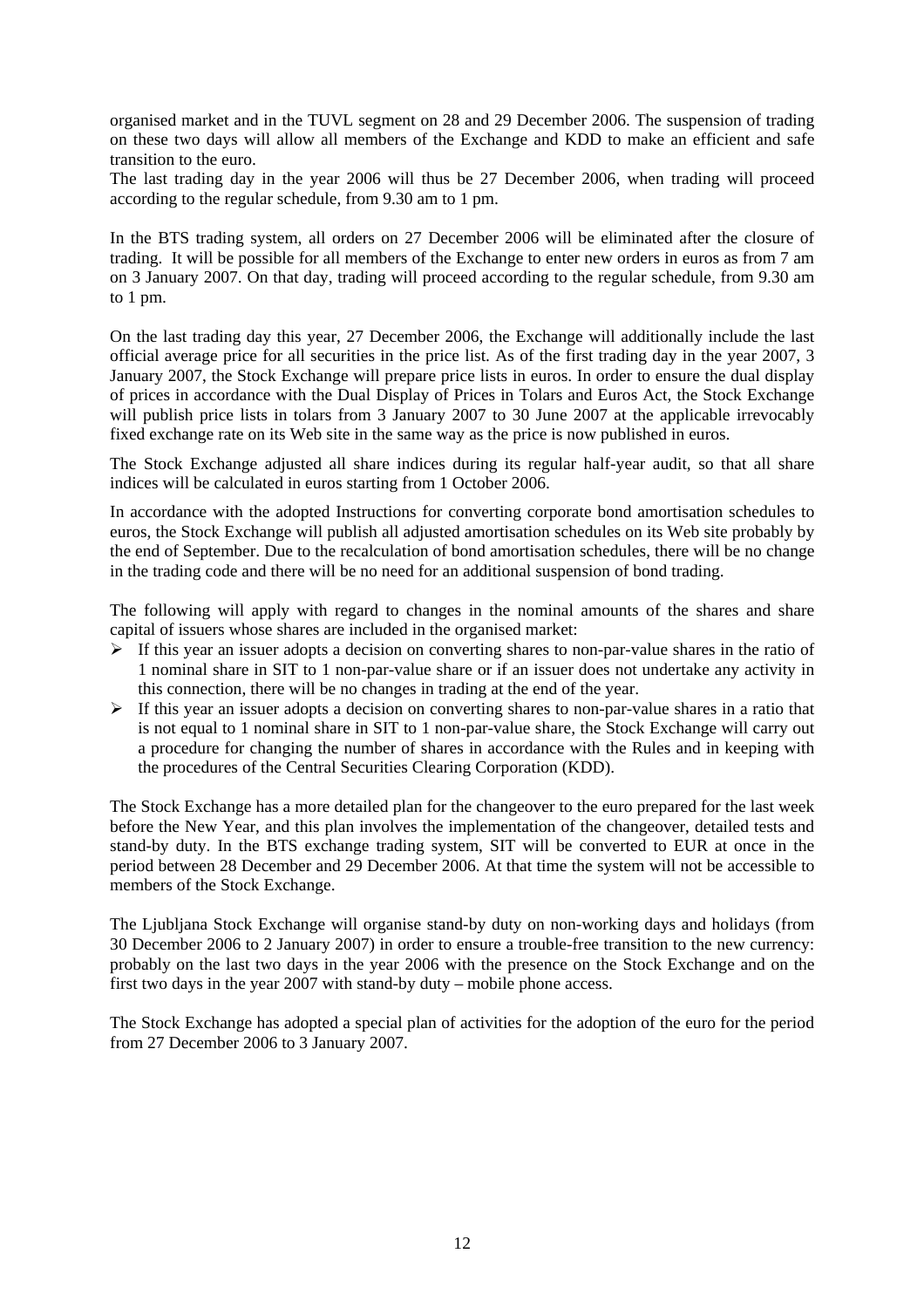The calendar of activities is as follows:

| Period/day   |     | Activity                              | Note                                        |
|--------------|-----|---------------------------------------|---------------------------------------------|
|              |     |                                       | Last trading day in SIT.                    |
|              |     |                                       | Stock Exchange prepares an additional       |
|              |     |                                       | file for members with the value of all last |
|              |     | Preparations of all files in SIT      | single prices.                              |
|              |     | by 14.30 pm (TUVL by 3.30)            | All other files are prepared according to   |
| 27.12.2006   | Wed | pm)                                   | standard procedure.                         |
|              |     | Implementation of the euro            |                                             |
|              |     | changeover                            |                                             |
|              |     | Suspension of access to data          | Until 31 Dec. 2006 all Stock Exchange       |
| 28.12.2006   | Th  | for vendors                           | public services will be in SIT.             |
|              |     | Implementation of the euro            |                                             |
| 29.12.2006   | Fr  | changeover                            |                                             |
| 30.12.2006   | Sat | Euro changeover test                  |                                             |
| 31.12.2006   | Sun | Euro changeover test                  |                                             |
| 30 or 31 Dec |     | Preparation of the general SE         |                                             |
| 2006         | Sun | environment                           |                                             |
|              |     | Including $\epsilon$ in SE public     |                                             |
|              |     | services                              |                                             |
| 1.1.2007     | Mon | Test of public services in $\epsilon$ | Access to data on Web site in $\epsilon$    |
| 2.1.2007     | Tue | Stand-by duty                         |                                             |
|              |     |                                       |                                             |
|              |     | Preparation of BTS system at          | First trading day in $\in$                  |
| 3.1.2007     | Wed | 7 am                                  | Entry of orders possible as from 7 am       |
| 3.1.2007     | Wed | Access to data for vendors            | As from 8 am                                |

The Ljubljana Stock Exchange will also organise stand-by duty on no-nworking days and holidays (from 30 December 2006 to 2 January 2007) in order to ensure a trouble-free transition to the new currency: probably on the last two days in the year 2006 with the presence on the Stock Exchange (telephone: 01 4710 -217), and on the first two days in the year  $2007$  with stand-by duty – mobile phone access. (The number will be made public at a later date.)

# *4.3.3. Plan of activities of the Central Securities Clearing Corporation (KDD) during the adoption of the euro*

The activities of KDD during the adoption of the euro will proceed in accordance with its internal plans, which have also been harmonised with other participants in the capital market. From 30 December 2006 to 2 January 2007 the CRVP information system will not be operating for clients. During that time, KDD will convert all relevant data in the CRVP system to euros.

KDD's communication activities will be carried out as before through notifications for members, and a special Web site ([http://www.kdd.si/obvestila/obvestila\\_prehod\\_na\\_evro/\)](http://www.kdd.si/obvestila/obvestila_prehod_na_evro/) has been set up for the changeover to the euro, which is continuously being updated.

As in the view of the trading calendar of the Ljubljana Stock Exchange, the last settlement of deals concluded in tolars will be made on Friday, 29 December 2006, KDD is not planning any special activities with regard to settlements on 30 and 31 December 2006.

Pursuant to Article 3 of KDD's Instructions for Maintaining the Central Register and in accordance with the decision adopted at the meeting between KDD and the Association of Members of the